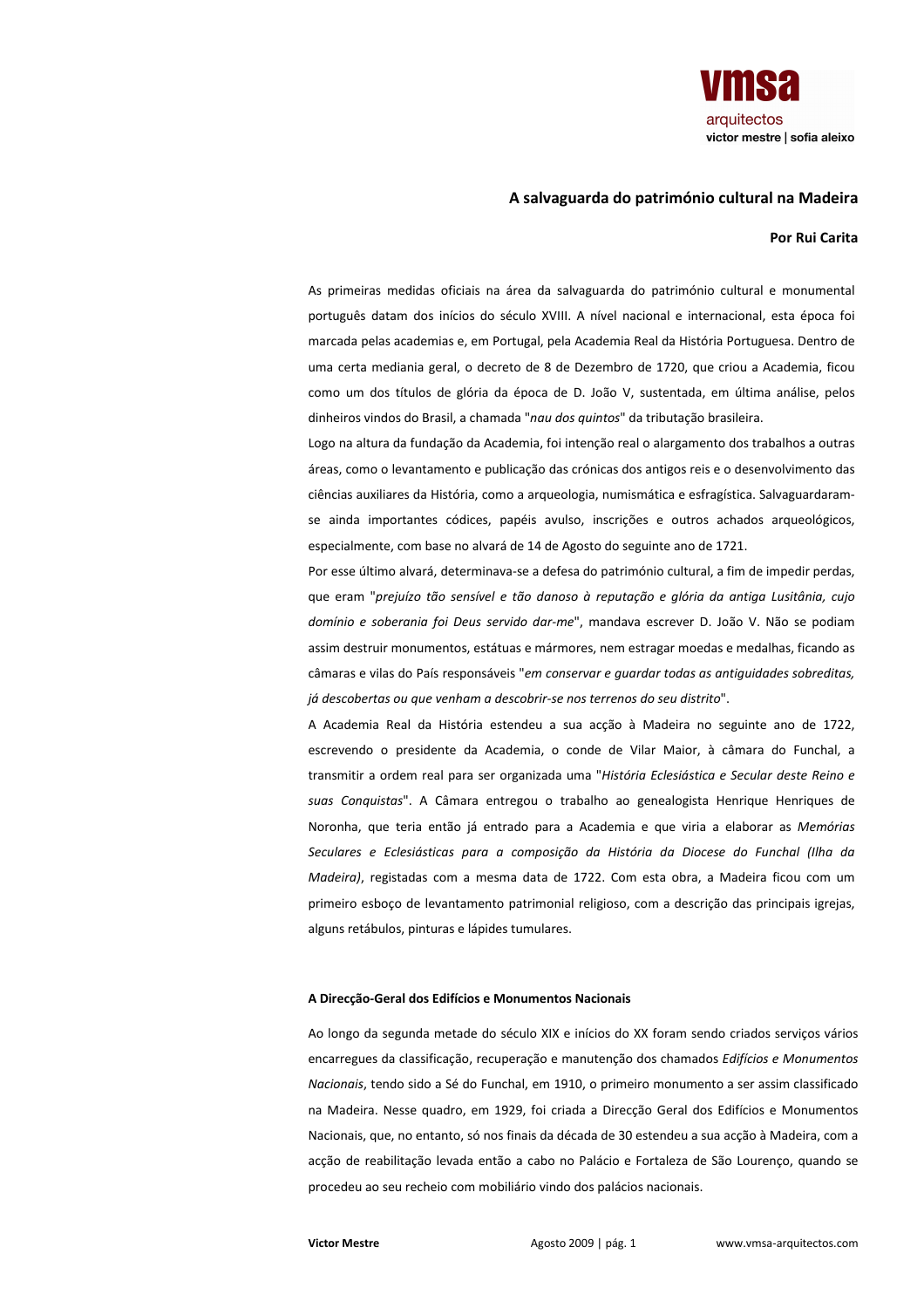

Nas décadas de 40 e 50 essa acção estendeu-se a outros edifícios, como à Sé do Funchal, onde foram demolidos vários dos edifícios envolventes, ao Convento de Santa Clara, Capela da Encarnação, onde até então funcionara o atelier do escultor Francisco Franco e Capela do Corpo Santo.

Era então costume acompanhar estas acções com a edição de uma memória histórica e outra descritiva dos trabalhados efectuados, fotografias dos principais aspectos da intervenção, antes e depois, e ainda das plantas, também antes e depois, numa pequena brochura, sob a designação de Boletim da Direcção-Geral dos Edifícios e Monumentos Nacionais. No entanto, essa acção só se concretizou na Madeira para a Capela da Encarnação (nº 83, Março de 1956), com um texto histórico assinado por AA, o Dr. António Aragão Mendes Correia, então director do Arquivo Histórico da Madeira, e nenhuma das outras intervenções ficou registada.

Feliz ou infelizmente, estas acções ainda se pautaram pelas ideias românticas vigentes desde o século XIX, preconizadas por Villet-le-Duc, então agigantadas pela saga nacionalista do Estado Novo e com a ideia da recuperação da Traca Primitiva. Ora, se em alguns casos essa política libertou os monumentos de algumas intervenções menos felizes, como o caso das janelas neogóticas da fachada da Sé, abertas nos finais do século XVIII, ou inícios do XIX, noutros casos, levou a perdas irreparáveis, como o conjunto de capelas dos claustros do Convento de Santa Clara

Aliás, as acções levadas então a efeito não foram de forma alguma passíveis e, por exemplo, a demolição, praticamente total, do conjunto do antigo Hospital e Misericórdia do Funchal e. especificamente, a criação de uma esquina para a abertura da continuação da Avenida Zarco, levantou então larga controvérsia na comunicação social.

Também mais tarde, no decurso dos anos 70 e 80, algumas das acções levadas a efeito no Palácio de São Lourenço foram igualmente contestadas, como a demolição da antiga muralha do século XVI encontrada nas instalações viradas à parada baixa, a demolição das importantes arcarias de suporte do baluarte de Mateus Fernandes, na mesma parada e a abertura de uma porta de garagem ao antigo Largo da Fonte.

Entretanto, nos finais da década de 60, de acordo com os pressupostos internacionais vigentes nas grandes capitais europeias, havia sido levada a efeito no Funchal uma importante acção de cariz quase revolucionário para uma cidade desta dimensão: a execução de um Plano Director. A acção foi efectuada por uma equipa interdisciplinar, liderada pelo arquitecto José Rafael Botelho, sendo os resultados apresentados e discutidos nos Colóquios de Urbanismo do Funchal, em 1969, que reuniram alguns especialistas internacionais e sendo o Regulamento do Plano Director da Cidade do Funchal aprovado superiormente em 23 de Marco de 1972.

Pela primeira vez, e integrado neste trabalho, surge um inventário do património edificado da zona histórica do Funchal, da responsabilidade do Dr. António Aragão. O inventário era acompanhado de levantamento fotográfico, fichas dos principais edifícios, envolvências e, inclusivamente, apontamentos da terapia a ter em conta na sua conservação e reabilitação.

No entanto, o trabalho efectuado não foi articulado com a Direcção-Geral dos Edifícios e Monumentos Nacionais, pelo que os trabalhos consequentes continuaram a ser executados por